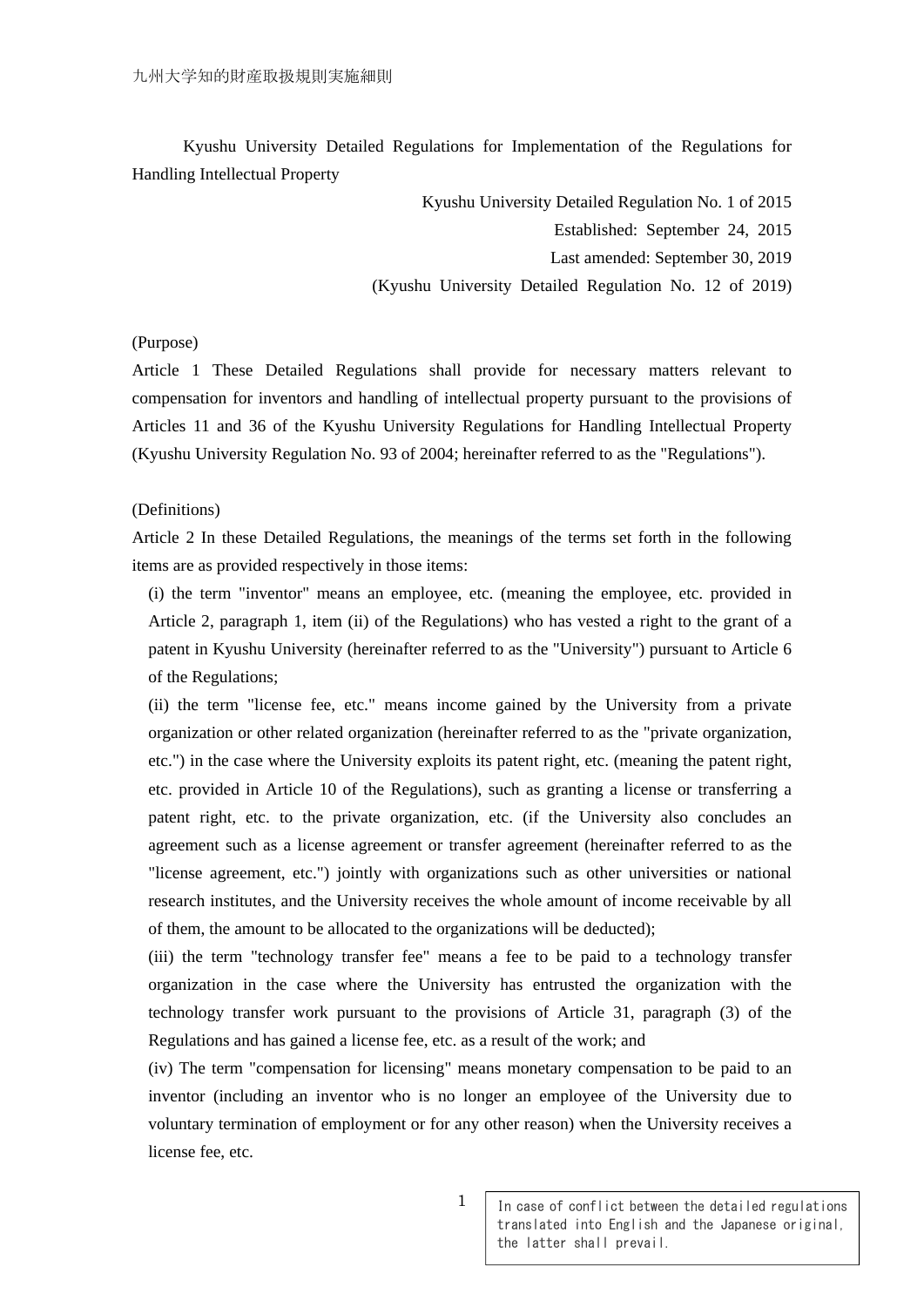#### (Allocation of License Fee, etc.)

Article 3 (1) If the University receives a license fee, etc., it shall allocate the license fee, etc. through the following procedure:

(i) deducting 25% of the license fee, etc. as an amount equivalent to the technology transfer fee; and

(ii) allocating 50% of the amount that remains after the deduction under the preceding item to the inventor and the remaining 50% to the Academic Research and Industrial Collaboration Management Office of Kyushu University (hereinafter the "AiRiMaQ"), respectively.

(2) The amount equivalent to the technology transfer fee referred to in item (i) of the preceding paragraph shall be allocated to the technology transfer organization if the technology transfer work has been entrusted to the organization, or allocated to the AiRiMaQ, etc. if the technology transfer work has not been entrusted to any technology transfer organization; provided, however, that if the Special IP Management Target provided in Article 32 of the Regulations carries out the technology transfer work, 50% of the amount equivalent to the technology transfer fee that is allocatable to the AiRiMaQ may be allocated to the Special IP Management Target.

(3) If the University acquires a license fee, etc. in the form of shares, etc. (including share options and bonds with share options), it implements the allocation pursuant to paragraph (1) when the shares, etc. are converted into cash.

(4) Whenever a license fee, etc. is paid, the University pays compensation for licensing to an inventor promptly.

(5) The amount of license fee, etc. for each patent right, etc. (patent rights, etc. arising from the same base application (including patent rights, etc. in foreign countries) are treated as one patent right, etc.; the same applies hereinafter) in the case where the University conducts a comprehensive technology transfer (meaning a technology transfer to a private organization, etc. involving two or more patent rights, etc. under an agreement for license or transfer, etc.; the same applies hereinafter) is, in principle, the amount calculated by distributing the total amount of license fee, etc. evenly to each patent right, etc.; provided, however, that the distribution ratio may be determined after hearing opinions from the persons concerned with regard to factors such as the degree of contribution by the University to each patent right, etc.

(6) If the composition of the patent rights, etc. involved in the comprehensive technology transfer changes after the conclusion of the technology transfer agreement, the University implements the distribution pursuant to the provisions of the preceding paragraph on the basis of the composition of the patent rights, etc. at the time of the payment of the license fee, etc. to the University; provided, however, that this does not apply to cases where otherwise provided.

(Giving Back of License Fee, etc. to Divisions)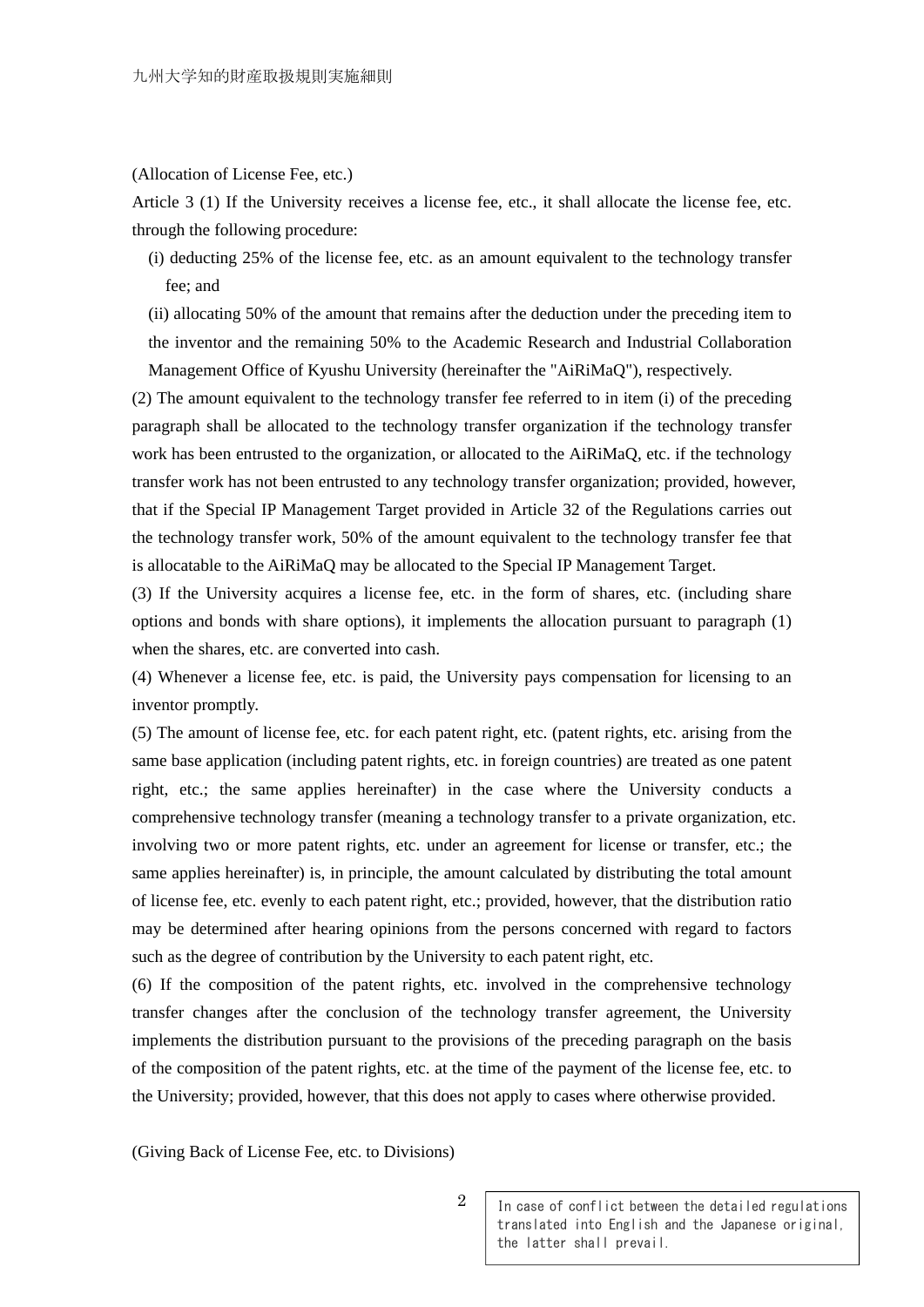Article 4 (1) If the total amount of license fee, etc. for a specific patent right, etc. (if two or more patent rights, etc. arise from the same base application or are involved in a license agreement, etc.: all patent rights, etc. concerned) for one business year is 20 million yen or more, 50% of the license fee, etc. that is allocatable to the AiRiMaQ referred to in paragraph (1), item (ii) of the preceding Article is given back to the division with which an inventor is affiliated (meaning the division specified by an inventor when making a notification of invention; hereinafter referred to as the "inventor's affiliated division").

(2) If expenses for an application, etc. (meaning the application, etc. provided in Article 9, paragraph (1) of the Regulations) for a specific patent right, etc. are paid from a budget managed by a Special IP Management Target pursuant to the provisions of Article 16, the license fee, etc. that is allocatable to the AiRiMaQ referred to in paragraph (1), item (ii) of the preceding Article out of the license fee, etc. for the specific patent right, etc. is given back to the Special IP Management Target.

(3) If, notwithstanding the provisions of Article 9 of the Regulations, expenses for an application, etc. for a specific patent right, etc. are paid from a budget managed by an inventor's affiliated division (excluding the case where the expenses are paid from a budget managed by a Special IP Management Target pursuant to the provisions of Article 16), 50% of the license fee, etc. that is allocatable to the AiRiMaQ referred to in paragraph (1), item (ii) of the preceding Article out of the license fee, etc. for the specific patent right, etc. is given back to the inventor's affiliated division.

(4) In the case referred to in the preceding paragraph, if an agreement necessary for a technology transfer is to be concluded with regard to the specific patent right, etc., and the inventor chooses not to give back the license fee, etc. to the inventor's affiliated division, any expenses for an application, etc. incurred thereafter may be paid pursuant to the provisions of Article 9 of the Regulations. In this case, the expenses for an application, etc. that have already been paid from a budget managed by the inventor's affiliated division are not returned to the inventor's affiliated invention.

(5) In the cases referred to in paragraphs (1) to (3), if two or more inventors are involved in a specific patent right, etc., the amount calculated in accordance with the provisions of the following Article shall be given back to each inventor's affiliated division. If any of the inventors is a student of the University, the relevant amount is given back to the division in which the student is enrolled.

### (Calculation of Compensation for licensing)

Article 5 (1) If two or more inventors are involved in the same invention, the University calculates the amount of compensation for licensing in proportion to their shares at the University.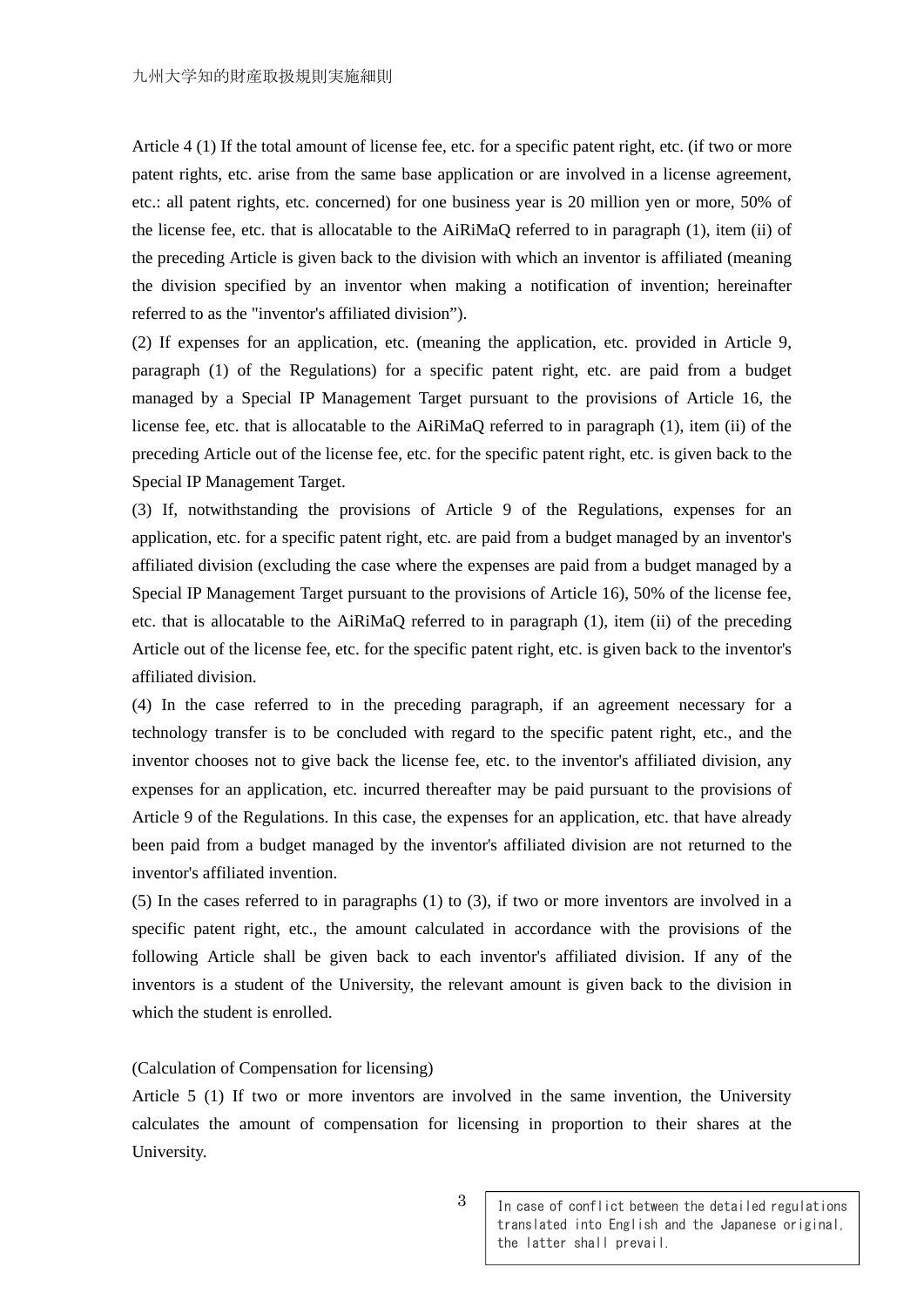(2) Notwithstanding the provisions of the preceding paragraph, if all inventors give consent in advance on the allocation of compensation for licensing, the University may calculate and allocate the amount of compensation for licensing to each inventor based on their consent.

(3) If a fraction of less than 1,000 yen exists in the amount allocated to each inventor as calculated pursuant to Article 3, paragraph (1), item (ii) or the preceding two paragraphs, it is rounded down to the nearest 1,000 yen.

#### (Notice of Allocation to Inventor)

Article 6 (1) If the University receives a license fee, etc., it gives notice to an inventor with regard to the allocation of compensation for licensing.

(2) If an inventor changes, due to voluntary termination of employment or for any other reason, the address to which the notice of allocation provided in the preceding paragraph is to be sent, the inventor must submit a form provided separately to the University.

## (Use of Compensation for Licensing)

Article 7 An inventor may, at their own will, use all or part of the compensation for licensing to cover expenses for the education and research the inventor carries out at the University, by following the prescribed procedure.

#### (Procedure for Payment of Compensation for Licensing)

Article 8 (1) The University pays compensation for licensing to an inventor by bank transfer to the bank account designated by the inventor. In principle, the bank account used for the payment of salary to the inventor is used as the bank account for the payment of compensation for licensing.

(2) If an inventor changes the bank account referred to in the preceding paragraph, the inventor must submit a form provided separately to the University.

(3) If the University is unable to pay compensation for licensing by bank transfer due to any cause not attributable to it, it withholds payment of the compensation for licensing.

(4) If, with regard to the compensation for licensing for which the University withholds payment pursuant to the provisions of the preceding paragraph, the inventor makes a claim for payment of the compensation for licensing before the completion of the period of extinctive prescription for the claim, the University shall pay the compensation as claimed.

### (Vesting of Right)

Article 9 If an inventor transfers to or vests in a third party a right to receive payment of compensation for licensing, the inventor must submit a document certifying the transfer, etc. to the University.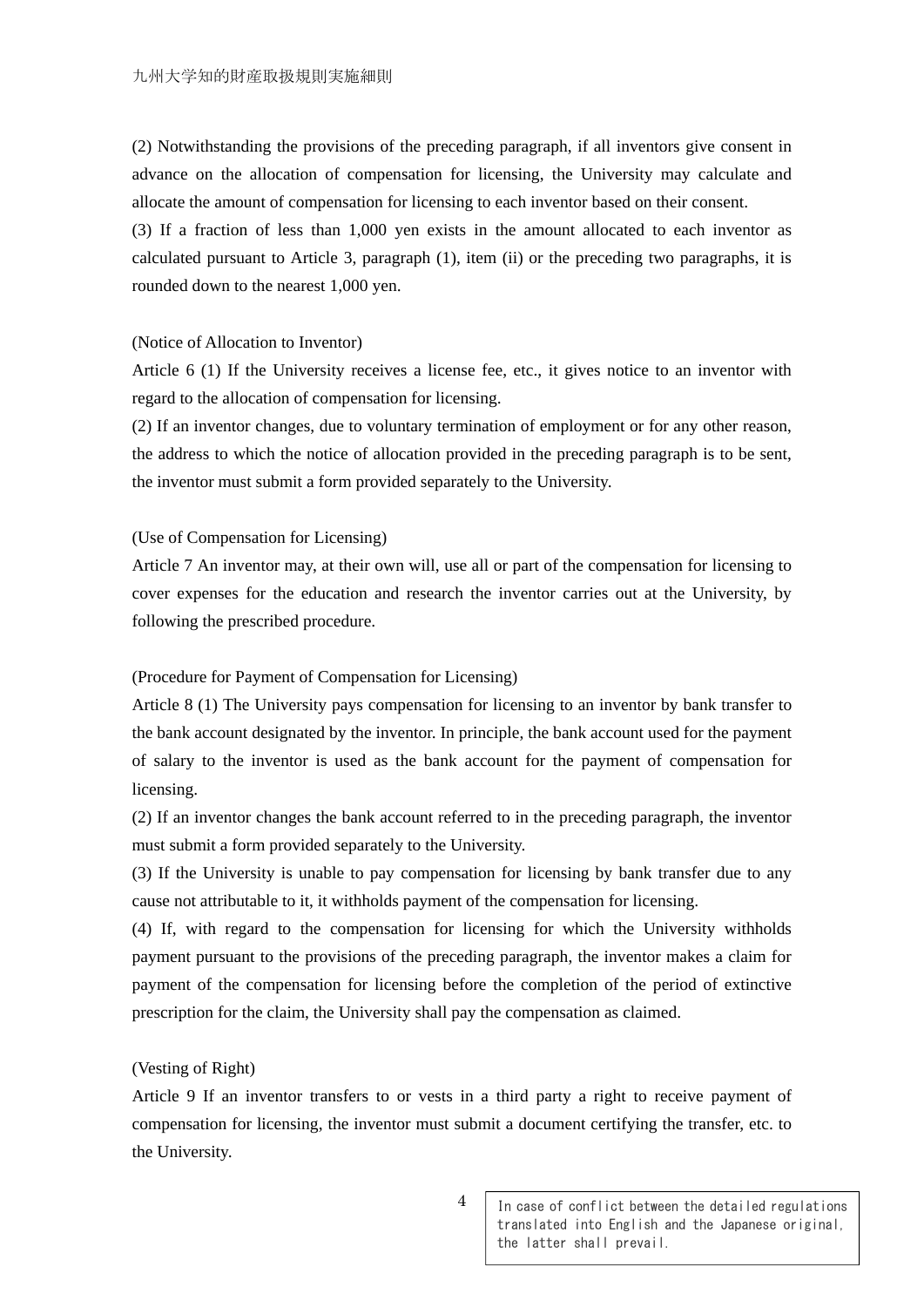### (Application to Inventions Other Than Employee Inventions)

Article 10 The University may apply these Detailed Regulations if it acquires a patent right, etc. from an employee by a method other than the method provided in Article 6 of the Regulations or acquires a patent right, etc. from a person other than an employee, and the Director of the Academic Research and Industrial Collaboration Management Office of Kyushu University (hereinafter referred to as the "Director of the AiRiMaQ") finds it necessary.

### (Application Mutatis Mutandis to Other Payments)

Article 11 (1) The provisions of Article 3 to the preceding Article apply mutatis mutandis to the payment of compensation, etc. for a utility model right, design right or layout-design exploitation right provided in Article 13 of the Regulations which belongs to the University (including rights to receive the registration of these rights).

(2) The provisions of Article 3 to the preceding Article apply mutatis mutandis to the payment of compensation, etc. for a copyright provided in Articles 15 to 21 of the Regulations which belongs to the University.

(3) The provisions of Article 3 to the preceding Article apply mutatis mutandis to the payment of compensation, etc. for know-how provided in Articles 23 to 29 of the Regulations which belongs to the University.

### (Application for and Recognition of Special IP Management Target)

Article 12 (1) A person who seeks the application of a Special IP Management Target provided in Article 32 of the Regulations must submit to the President a written application and any other necessary documents prescribed separately by the President.

(2) The recognition of a Special IP Management Target is granted by the President for each research project or organization for which the application of a Special IP Management Target is sought pursuant to the preceding paragraph, following the deliberation at the Academic Research and Industrial Collaboration Management Strategic Committee provided in Article 7-2 of the Kyushu University Regulations of the Future Planning Committee.

(3) The President must give notice to the applicant with regard to whether or not recognition is granted, the period of recognition, and other matters.

### (System of Special IP Management Target)

Article 13 (1) If recognition of a Special IP Management Target is granted pursuant to the preceding Article, the following persons must be determined and a notification of the determination must be made to the President pursuant to the operational standards regarding the Special IP Management Target provided in paragraph (4):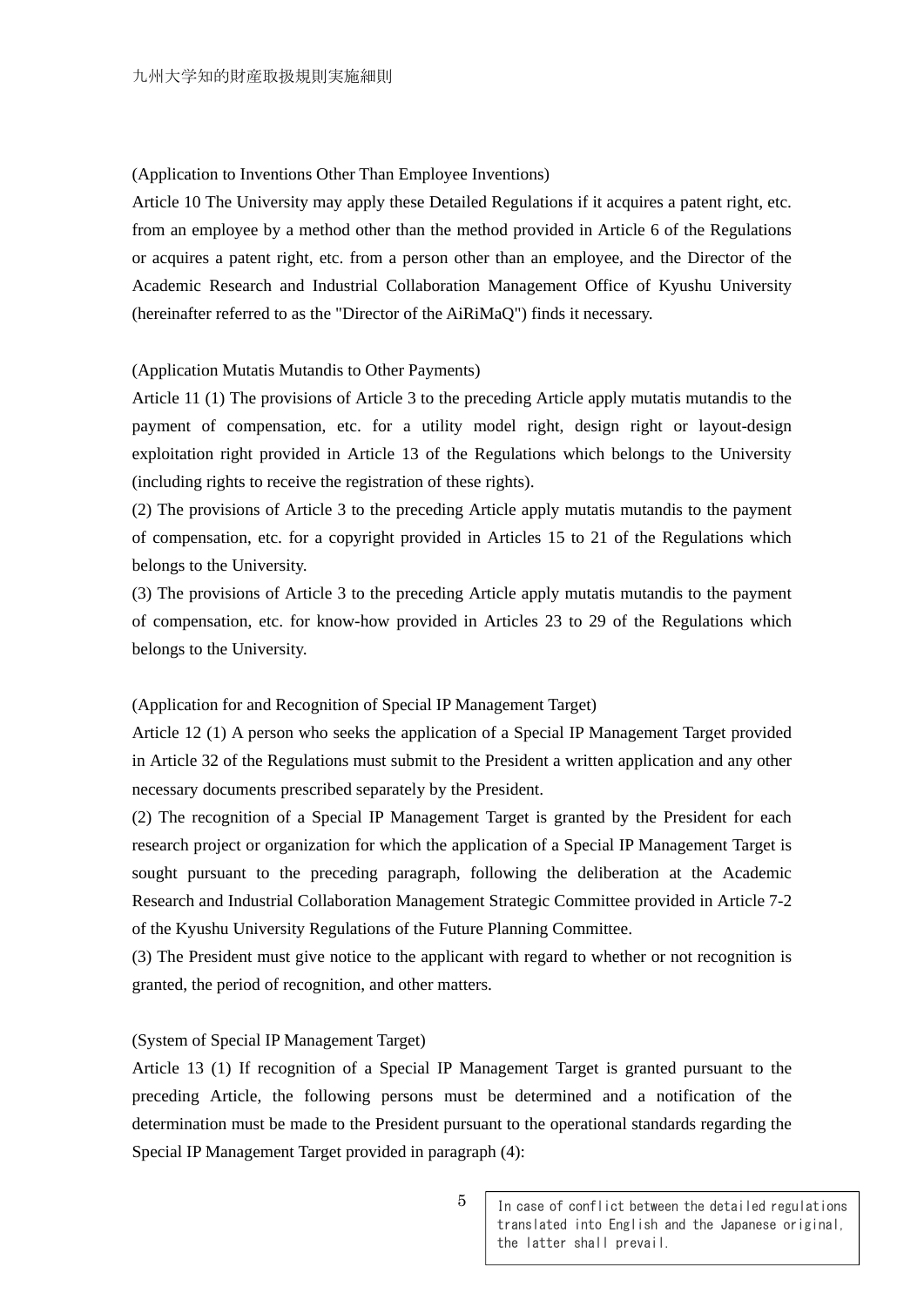(i) Special IP Management Target representative: one person; and

(ii) Special IP Management Target manager: one person.

(2) The Special IP Management Target representative administers the operations within the Special IP Management Target.

(3) The Special IP Management Target manager is a person who has knowledge and experience relevant to intellectual property-related work and supervises the intellectual property-related work within the Special IP Management Target.

(4) The Special IP Management Target representative must develop operational standards regarding the Special IP Management Target and obtain the recognition of the President.

(5) The Special IP Management Target representative who has obtained the recognition referred to in the preceding paragraph shall submit to the President a written consent stating that the Special IP Management Target will comply with the operational standards and the representative shall assume the responsibility for compliance with the referenced operational standards.

## (Approval of Employee Invention of Special IP Management Target)

Article 14 (1) Notwithstanding the provisions of Article 5 of the Regulations, the approval of an employee invention in the case where an employee of a Special IP Management Target has made an invention within the Special IP Management Target shall be deliberated within the Special IP Management Target and the result of the deliberation shall be reported by the Special IP Management Target representative to the Director of the AiRiMaQ.

(2) If the Director of the AiRiMaQ receives a report referred to in the preceding paragraph, the Director shall promptly decide on the approval of the invention and give notice of the decision to the Special IP Management Target representative.

### (Succession to Right of Special IP Management Target)

Article 15 (1) Notwithstanding the provisions of Articles 7, 18 and 26 of the Regulations, the succession to a right to the grant of a patent for an employee invention, copyright for works such as a database and a know-how exploitation right which arise in a Special IP Management Target shall be deliberated within the Special IP Management Target, and the result of the deliberation shall be reported by the Special IP Management Target representative to the Director of the AiRiMaQ.

(2) If the Director of the AiRiMaQ receives a report referred to in the preceding paragraph, the Director shall promptly decide on the succession, etc. to the right and give notice of the decision to the Special IP Management Target representative.

(Payment of Expenses for Application, etc. Incurred in Special IP Management Target) Article 16 Notwithstanding the provisions of Article 9 of the Regulations, expenses for an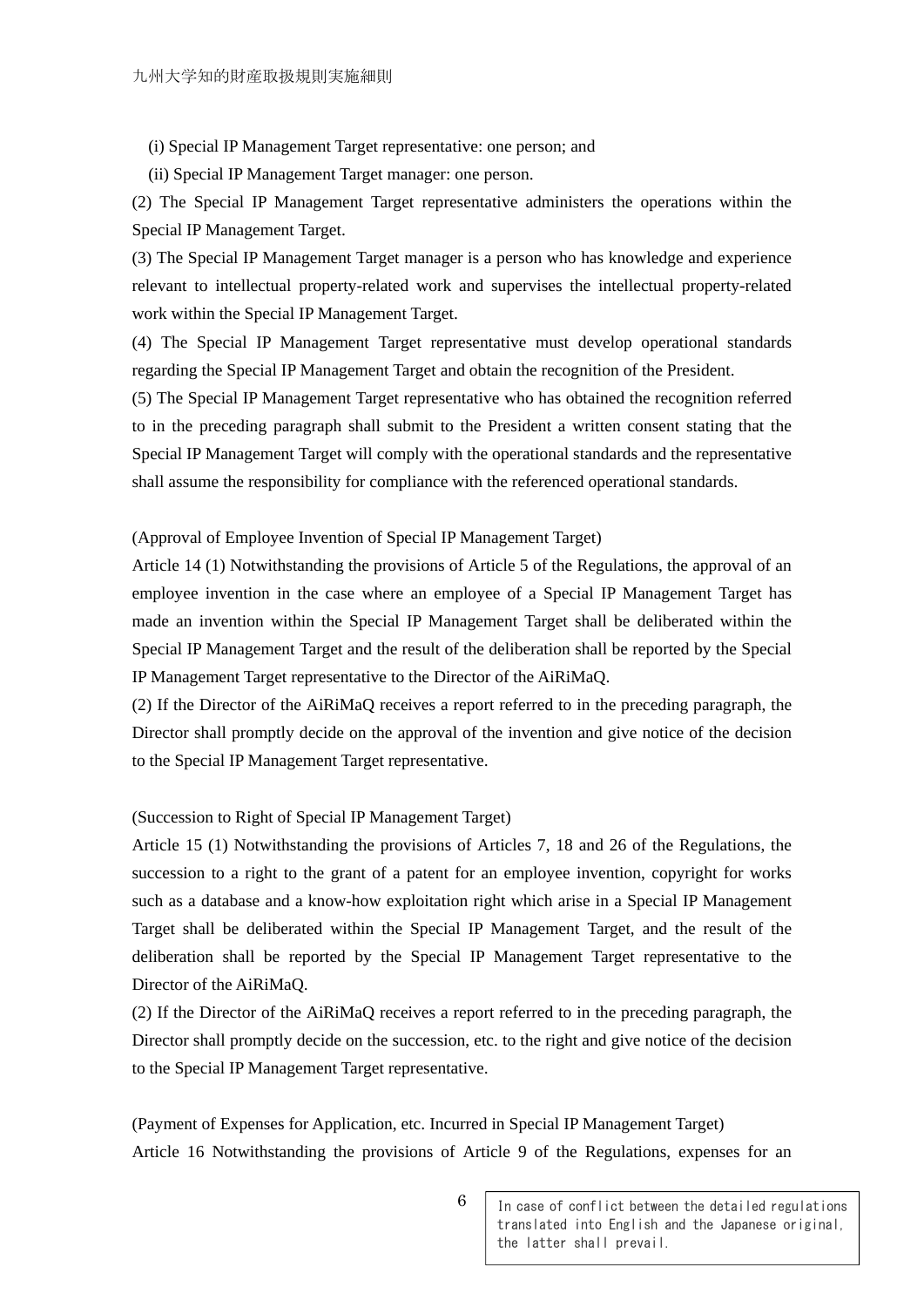application, etc. incurred in a Special IP Management Target shall be paid from a budget managed by the Special IP Management Target.

# (Termination of Special IP Management Target)

Article 17 (1) When the period for which recognition of a Special IP Management Target has been granted (hereinafter referred to as the "period of Special IP Management Target") expires, the Special IP Management Target shall be terminated.

(2) Even before the expiration of the period of Special IP Management Target, the Special IP Management Target representative must make a notification to the Director of the AiRiMaQ with regard to the termination of the Special IP Management Target if the Special IP Management Target is no longer needed. In this case, the Special IP Management Target shall be terminated as of the date on which the Director of the AiRiMaQ receives the notification.

(3) If a Special IP Management Target has violated the operational standards established by the Special IP Management Target and failed to correct the violation within the period designated by the AiRiMaQ, the AiRiMaQ may revoke the recognition of the Special IP Management Target. In this case, the Special IP Management Target shall be terminated as of the date on which the AiRiMaQ gives notice of the termination.

(4) Intellectual property managed by a Special IP Management Target after the termination of the Special IP Management Target shall be handled pursuant to the Regulations.

# (Making Public of Special IP Management Target)

Article 18 The AiRiMaQ shall make an recognized Special IP Management Target public by posting it on a website.

# (Others)

Article 19 The provisions from Article 12 to the preceding Article do not apply to any tangible materials or clinical trial data.

Article 20 If there are any circumstances under which the AiRiMaQ is unable to manage and use intellectual property (excluding tangible materials, breeder's rights and clinical trial data) pursuant to the provisions up to the preceding Article, the Director of the AiRiMaQ shall deliberate with the President and take appropriate measures.

Article 21 Beyond what is provided in these Detailed Regulations, necessary matters are prescribed by the Director of the AiRiMaQ.

### Supplementary Provisions